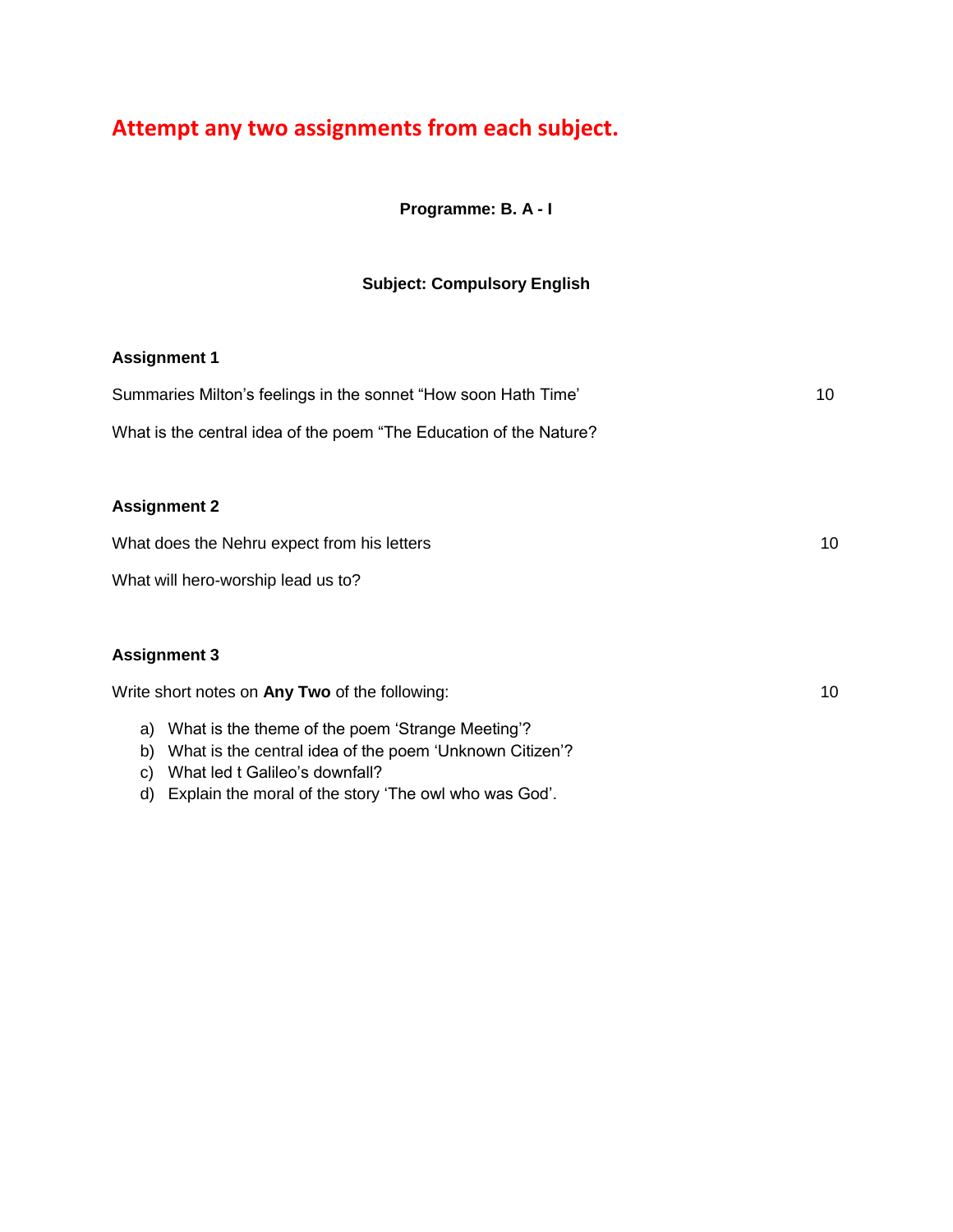# **Subject: Economics (G-1)**

| <b>Assignment 1</b>                                                    |    |
|------------------------------------------------------------------------|----|
| Describe the economic transformation during the British colonial rule. | 10 |
| What are the effects of overpopulation?                                |    |
|                                                                        |    |
| <b>Assignment 2</b>                                                    |    |
| Explain the role of agriculture in the Indian economy.                 | 10 |
| Discuss the industrial development during planning period.             |    |
|                                                                        |    |
| <b>Assignment 3</b>                                                    |    |
| Write short notes on Any Two of the following:                         | 10 |
| a) What are the objectives of institutional land reforms?              |    |
| What are the problems of small – scale industries?<br>b)               |    |
| Discuss the problems of agricultural and rural credit.<br>C)           |    |

d) Explain the role of public sector enterprises in Indian industrialization.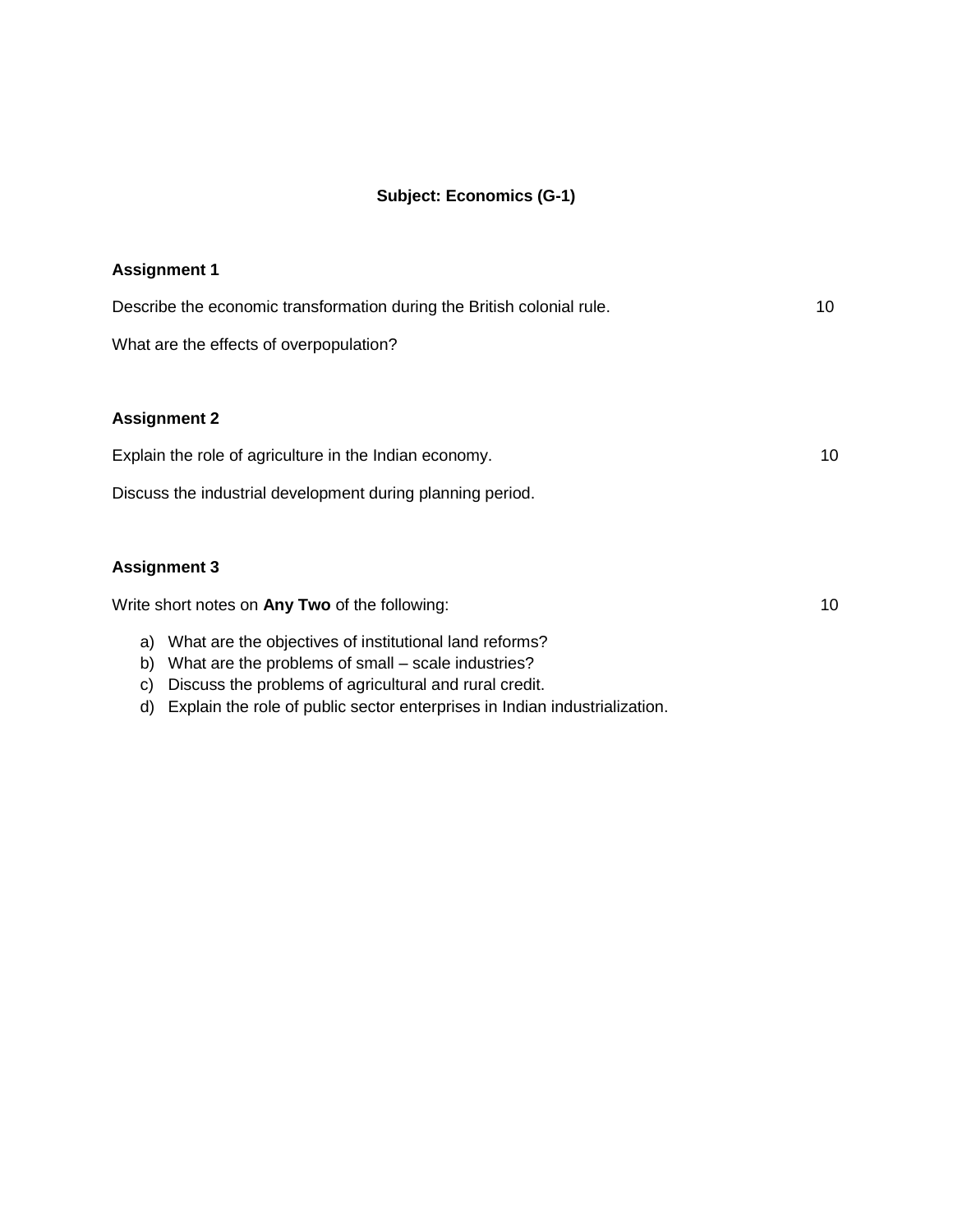# **Subject: Geography (G-1)**

### **Assignment 1**

| Explain the nature and scope of the Physical Geography                 | 10 |
|------------------------------------------------------------------------|----|
| Explain Wagner's Theory of Continental Drift.                          |    |
| <b>Assignment 2</b>                                                    |    |
| Explain the general structure of the Ocean Floor with diagram          | 10 |
| Explain the factors affecting Salinity of the Sea Water with examples. |    |

# **Assignment 3**

- a) 'U' shaped valley
- b) Global Warming
- c) Biological Weathering
- d) Delta region
- e) Pot holes
- f) Oceanic Deep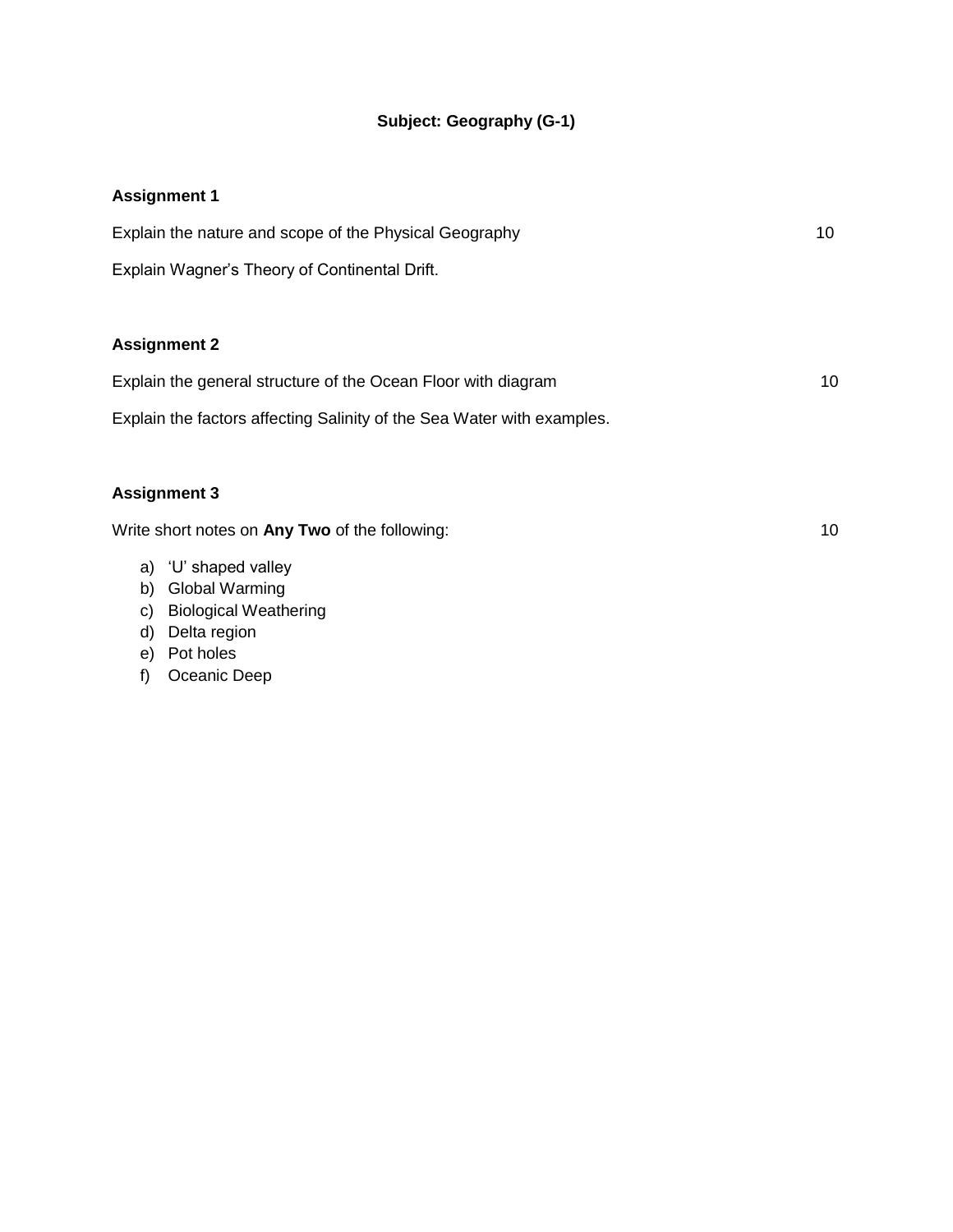# **Subject: Sociology (G-1)**

# **Assignment 1**

| What is sociology? Discuss              | 10 |
|-----------------------------------------|----|
| Explain the general features of society |    |
| <b>Assignment 2</b>                     |    |
| Importance of Socialization             | 10 |

State the types of social processes.

#### **Assignment 3**

- a) Corruption
- b) Social norms
- c) Social groups
- d) Social unity
- e) Problems of population
- f) Social disorganization
- g) Social change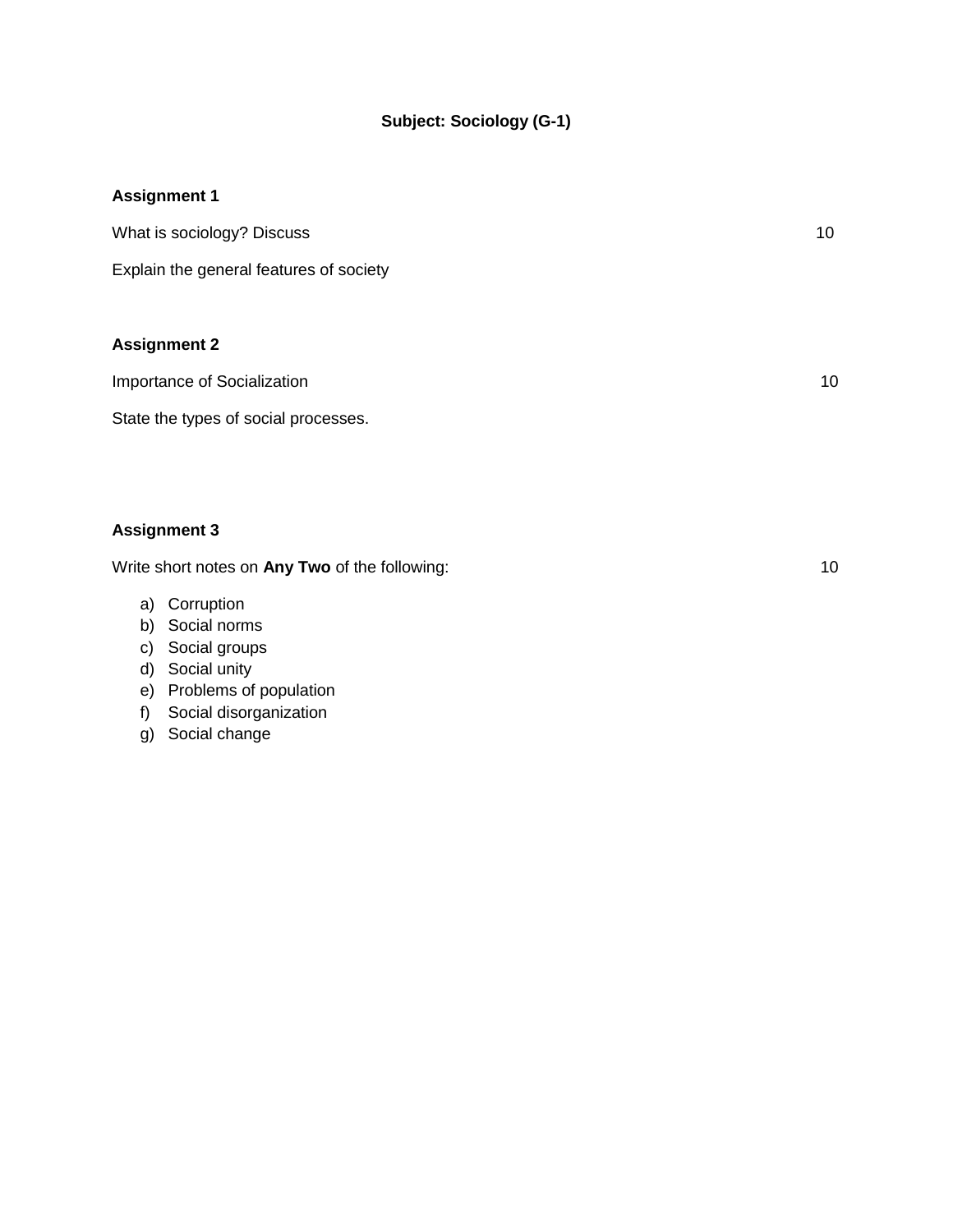#### **Subject: Political Science (G-1)**

# **Assignment 1** Explain various types of Sovereignty 10 Define the term 'Political Theory **Assignment 2** Theory of Divine Origin of State 10 and 10 and 10 and 10 and 10 and 10 and 10 and 10 and 10 and 10 and 10 and 10 and 10 and 10 and 10 and 10 and 10 and 10 and 10 and 10 and 10 and 10 and 10 and 10 and 10 and 10 and 10 and Explain concept 'Justice'

#### **Assignment 3**

- a) Economic Equality
- b) Traditional authority
- c) Mahatma Gandhi's concept of Religion
- d) Meaning of Globalization
- e) Definition of Democracy
- f) Recall
- g) Pluralism